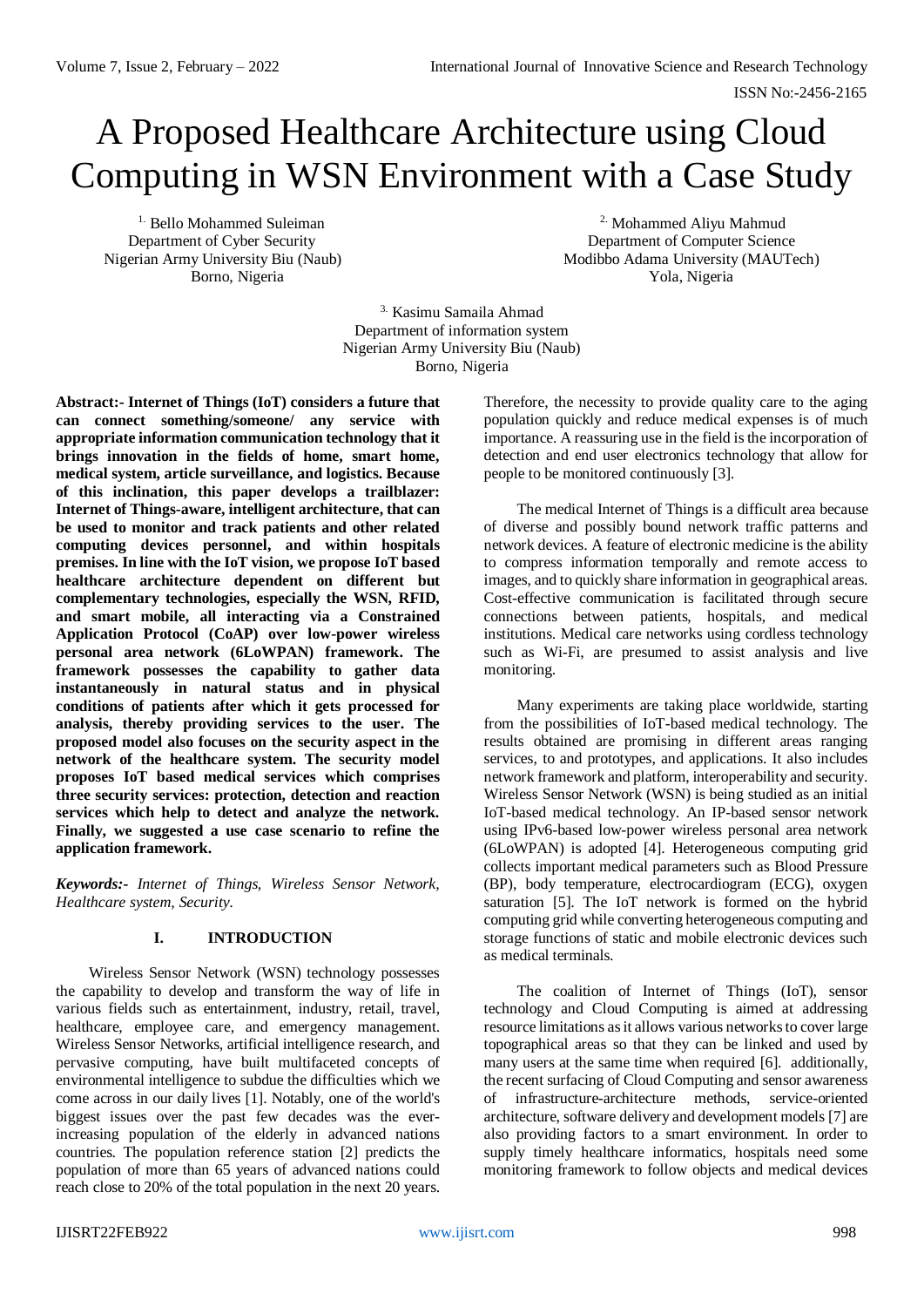in which security, efficiency, and safety are ensured, with reduced job-related risks.

Research work related to cloud computing will have a direct effect on a various issue in existing technologies. Based on the challenges and issues in the healthcare system, we proposed an IoT based method architecture using cloud computing in WSN environment. It amid to provide scalability, availability a global access disaster recovery facility that help for betterment of healthcare system.

The remainder of this paper is comprised of the following: in Chapter 2, related research work of healthcare system is discussed; Chapter 3 discusses proposed architecture healthcare system; in Chapter 4, we discuss use case scenario based on the proposed system. Finally, we conclude our research work in Chapter 5.

## **II. RELATED WORK**

The IoT-based medical system is utilized in various areas including areas dealing with the young and the old care patients to expand their insight of a broad spectrum of topics.

## *A. WSN in healthcare and cloud computing*

Due to technological advances in poor network systems and medical sensors, medical care has seen some development in recent years—take for instance the advent of Wireless Sensor Networks (WSN). These WSNs is renowned for realizing promises to greatly strengthen and expand the quality of care in a various fields and different parts of the population. An example: early system prototypes of the WSNs observed to show the possibility of early detection of clinical deterioration through hospital real-time patient monitoring [8] [9]. In cases of massive disasters by automatic electronic triage, first aid enables massive (on-the-spot) investigation of human decorum and perennial diseases [11] to improve the quality of life for the old [12].

The application of medical sensing in medicine and public health has a long-standing history [13]. Sensors incorporated in various medical devices for use in clinics, hospitals, and homes, are used on patients and their healthcare regarding physiological and physical health conditions monitoring. This is important for disease detection, diagnosis, treatment and management. Contemporary medicine is cost-effective, but always almost impossible without sensors such as thermometers, blood pressure monitors, glucose monitors, EKG, EEG, PPG, and various forms of imaging sensors.

Medical sensors combine transducers to detect other signals of electrical, thermal, optical, chemical, and physiological origin with signal processing algorithms to calculate features indicative of human health status. Sensors ahead of those that directly measure health status are also used in medicine practice [14]. For instance, it can be used for negative environmental factors such as improved patient care and workflow efficiency at hospitals, tracking the spread of diseases by public health agencies [16], monitoring people's health-related behaviors (e.g. activity level) Exposure is included.

## *B. IoT privacy and security issues in healthcare*

System Security is among the extremely significant elements of any system. There is a difference in perspectives on security with regards to people, hence defined in so many ways. Generally, security is a notion much the same to the safeness of the entire system.

Concerns about privacy and security have been investigated by several authors. Usually, focuses on security problems of common wireless sensor networks. However, the general problem of application scenarios from a medical care standpoint has thus far not been dealt with thoroughly [17]. Many authors suggest this problem is important. The authors of [18] deliberated a number of the problems for private health observations. It is discovered that majority of the publicized studies handles security problems in (sensor) network applications. This includes authors' works such as [19]. The security problem is a huge issue brought up by quite a number of the authors. Privacy issues and distinct societal impacts have not been thoroughly discussed here [20].

# *C. Cloud Computing for Healthcare Applications*

By using cloud computing, it provides users with various benefits, including reducing the waste of both information system resources and electricity, increasing the efficiency and availability of data centers, and reducing operational costs. Healthcare applications based on cloud computing utilize cloud computing environments and offer the following benefits for patients and caregivers [21].

Patient privacy and security: Cloud service provider expertise provided highly confidential medical data and increased security (Private Cloud) to avoid process leakage.

Dynamic Sensor Data (DSD) Rate: The cloud structure is very much adaptable, hence enabling a range of equivocal data flow gathering.

Global Access and Availability: The cloud deployment model provides globalized access to the system's reliability, disaster recovery, and redundancy: a superfluous cloud architecture ensures data security and process reliability.

Scalability: Dynamic data flow resources are guaranteed in real time at any time by the elasticity of the cloud.

The most important advantage of cloud computing is that cost and time are significantly reduced compared to traditional methods. For example, large enterprises use server farms; clouds provide economies of scale and service providers be also responsible, eliminating the need to keep user information secure. Cloud computing systems provide accessibility for running programs on many connected computers and can access organizational data from anywhere, anytime, through a variety of devices including mobile phones. Cloud computing oversees the continuity of service-critical services within an organization. The main disadvantage of cloud computing is that it is essential for users to have personal backup facilities/servers just in case, to protect their data because information can be lost due to a connection failure or power outage [22].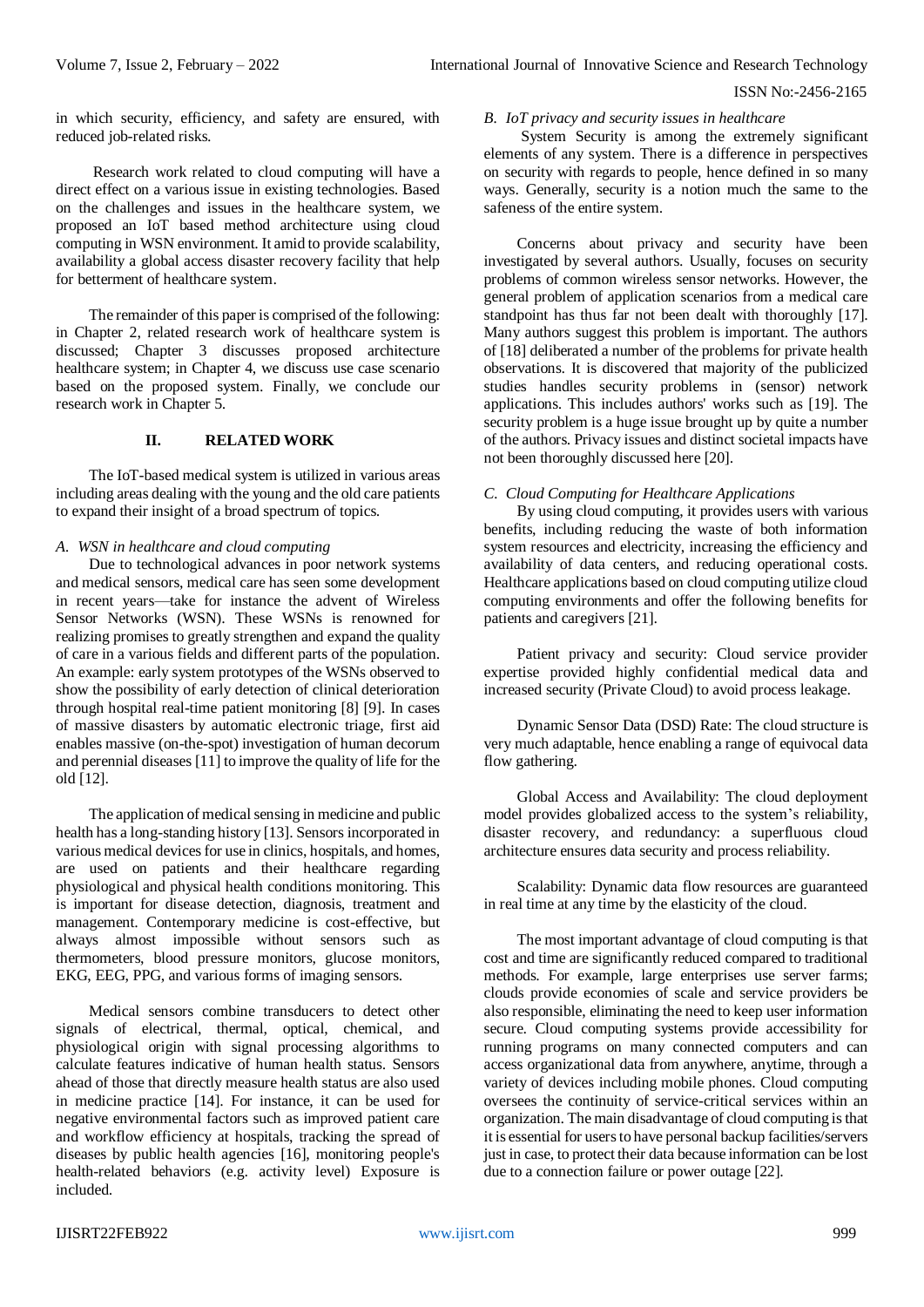#### *D. IoT Healthcare security*

IoT is growing rapidly. In the coming years, medical departments are expected to witness the spread of IoT and to boost new e - Health IoT devices and applications. Medical devices and applications are expected to process important personal data, e.g., personal medical data. Additionally, such smart devices can connect to the global information network for access at all times regardless of their location. Therefore, IoT's medical domain can be the target of an attacker. As shown in Figure 1, and from the viewpoint of medical needs, to promote the complete introduction of IoT in the medical field, it goes without saying that it is crucial to recognize and scrutinize individual functions of IoT privacy and security. In addition to that, security regulations, weaknesses, risk assessments, and incidence response should also be identified.

Security violation in sensor network medical applications is a major concern. Because the sensor network healthcare application is about the same with the WSN application interface, many security problems are likewise comparable. Security problems can be split into two major classes: system security and information security. Many researchers have distinguished threats and attacks into two most distinct classes: passive and active. Passive attacks may arise when forwarding data packets in the system. Attackers may influence the route of packets or their final cause. An attacker can hack and steal health data by spying on a wireless communication medium. In terms of adverse effects, active threats are more destructive when compared with inactive equivalents. A criminal can find the location of the user by eavesdropping. This can lead to life threatening situations.



Fig 1. Security issues and challenges in healthcare

## *E. Existing researches*

A. Janaki and Dr. G. Shanmugasundaram surveyed cloudbased health monitoring system for hospital management [23]. The authors surveyed all medical institutions that show that cloud computing assistance is necessary to store PHI in patients and use cloud-based virtual servers to obtain emergency help. The cloud here, represents a virtual server and stores patient' data on another server, say, a third-party sever. This server poses a serious threat to security and privacy. The Healthcare Center includes a variety of approaches that are applied to monitor medical information adapted from cloud environments. The paper discussed the healthcare monitoring systems in respect to various methods and categories of Cloud Computing techniques currently used in hospitals. Furthermore, authors discussed the merits and demerits of the healthcare monitoring system approaches.

The fusion of promising possibilities of cloud computing with technologies such as wireless networking, sensor technology, etc. will enable the creation and provison of newer varieties of cloud services. Pankaj Deep Kaur and Inderveer Chana advocated the use of cloud computing for creating and managing cloud-based medical services. As a typical case study, the authors design a Cloud-Based Intelligent Healthcare Service (CBIHCS) that monitors user's health data in real time for the diagnosis of chronic diseases such as heart diseases. The enhanced body sensor component collects distinct user health data and store it in a cloud-based storage repository for further analysis and classification. Furthermore, an infrastructure level mechanism for providing dynamic resource elasticity of CBIHCS has been proposed [24].

Spatially dispersed sensor hubs may be utilized to observe information systems, human situations, etc., in an extensive variety of use ranges. The system of body sensors in the group of individuals produces a ton of setting information. This context data demands a flexible strategy for storing and handling. One of the elements of cloud computing is that it provides a formidable and extensible storage and handling infrastructure that can carry out analog and digital assessments, and burrowing mass sensor data streams. Authors introduced a cloud computing-based system architecture called the Body-Cloud, in view of distributed computing for overseeing and observing the body sensor data stream. It fuses key ideas, for example, asset versatility and adaptability, heterogeneity of sensors, dynamic organization and administration of clients and group applications [25].

Farrukh Aslam Khan et al. proposed a highly secure cloud-based mobile healthcare framework using Wireless Body Area Network (WBAN) [26]. The exploration exhibited here has two perspectives. To start with, we endeavor to secure correspondence between sensors utilizing various biometricbased key era conspires in WBAN. Second, the electronic medicinal record (EMR) is securely put away in the healing center group cloud, and the protection of the patient's information is ensured. Assessment and investigation demonstrate that the proposed multi-biometric based system gives vital safety efforts because of its profoundly productive key era instrument.

Mohammad Mehdi Hassan et al. proposed an efficient network model that combines WBAN and Cloud for valid data sharing [27]. The proposed network architecture is designed as four layers: the perceptual layer, the network layer, the cloud computing layer, and the application layer. In the network, the integration of TCP / IP and Zigbee to the coordinator device is used. As a result, the WBAN coordinator is compatible with numerous networks, e.g., as Wi-Fi network and supports greatly, users' movability.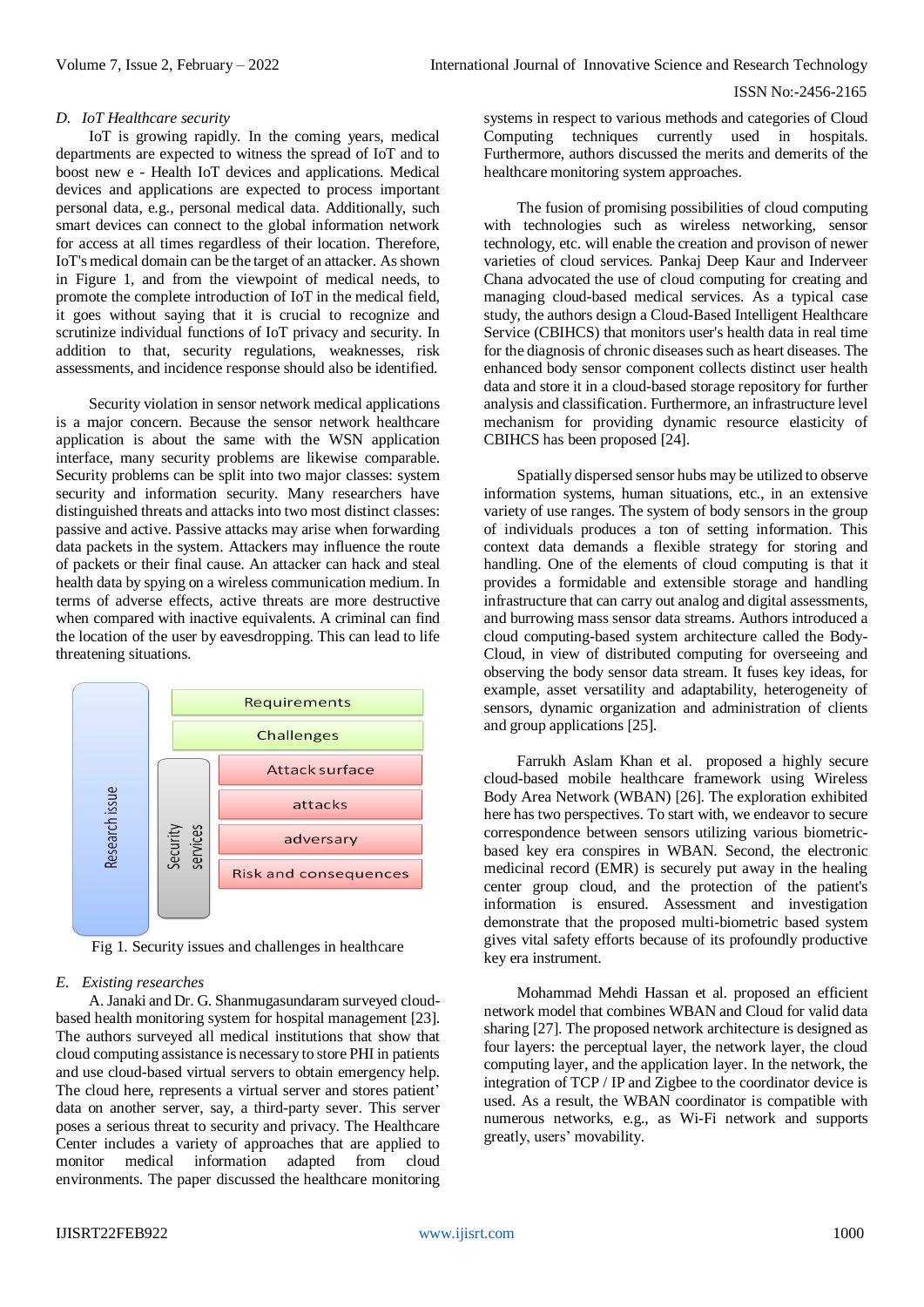#### **III. PROPOSED ARCHITECTURE**

#### *A. Design overview*

Figure 2 shows the proposed model of healthcare system architecture. In the model, the data is collected from different hospital wireless sensor network which accumulates and uploaded to the cloud infrastructure. The use of smart gateway is to collect and process the data and also control the system operation. Network management and security analysis monitor the network and detect anomalies which present in the network. At the user interface level, the model provides man services such as ambulatory services, some recommendation, emergency services, and location-based services.

Smart devices can be connected to the smart healthcare framework network to observe medical personnel constantly, all day long, gathering, and compiling data. The developed framework may also be utilized for security intents, and as smart services for collecting data through the Internet and from several applications including education, commerce, etc. In healthcare environments, it may be utilized to produce an improved and low-cost smart patient care and can provide access to information by patients about their personal treatment. Additionally, the smart healthcare framework supports patients' capacity to interconnect with medical staff.



#### *B. Smart gateway*

Essentially, the method we used allowed us to bring together both the environmental conditions and the patient's physiological parameters in real time, which enabled usto send the data to the control center. Only then, would the advanced Monitoring Application (MA) analyze all data received and give feedback. In cases of emergency, the MA would send an alert through text. The IoT Smart Gateway is responsible for collecting and processing data, managing the system, and service execution. Therefore, it controls the entire system operation. Various components of the Internet of Things Smart Gateway are shown in Figure 3 and further described below:

1) Two-Way Proxy: the two-way Proxy allow for clearcut connection and transmission with the CoAP device. It can listen to HTTP requests coming from a user interface (like in a mobile or web application) and MA, and in turn converts the requests into CoAP messages or the other way round. Particularly, the bi-directional Proxy can collect the process and reply to requests from the MA and user interface in JSON format. It was developed by applying the Spring Framework. The spring framework gets implemented on the Jetty application server previously installed on the IoT Smart Gateway. After this, the proxy logic is expanded by the caching service supports multiple requests through the same source, and limits the number of traffic introduced into the IoT peripheral network. This feature is especially essential for nodes with constraints that cannot manage requests from multiple clients concurrently. In addition, in order to easily comprehend the handling of the network automatically, the bidirectional proxy incorporates a directory namely the Resource Directory (RD).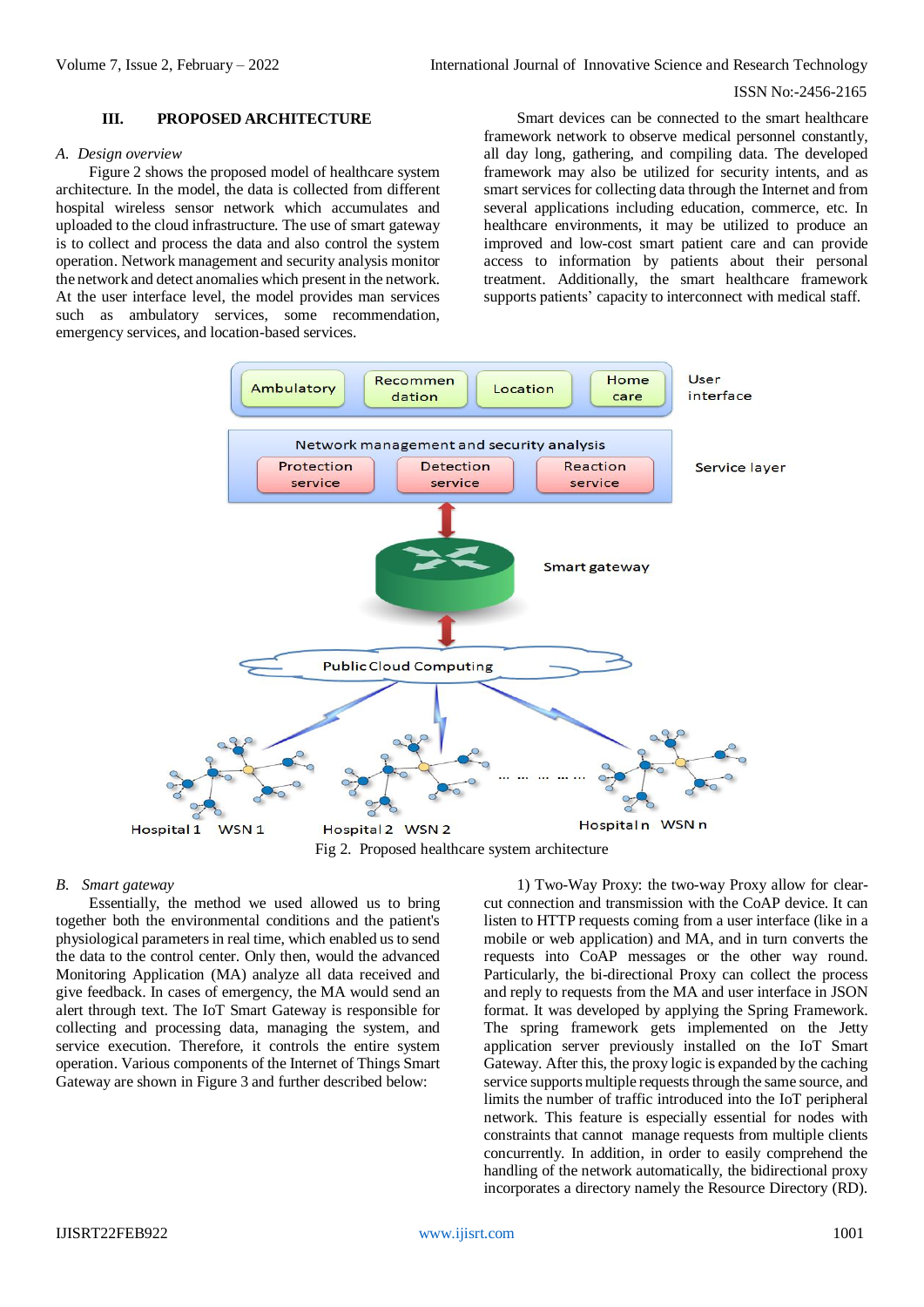This directory retains a set of properties and equivalent computer contact information, and the rest of the system's information. With RD, the new device can uncover portrayals of accessible assets and CoAP customers (like as MA) and discover assets that meet particular criteria, for example, particular resource type.



Fig 3. Smart gateway system

2) Management Application and Control DB: The MA being the standalone Java application, can be easily setup and accessed through the user interfaces. It carries out two sets of tasks: enabling hospital environmental conditions control by network operators; observing the patients' health status and alerting doctors in the event of critical conditions. For these reasons, the MA stores the data recovered from the Health Services North (HSN) hubs on a designated (MySQL) database identified as 'control DB'. The availability of this database dissociates information accumulation from information handling and representation, with the goal that specialists and administrators do not have to straightforwardly cross examine HSN hubs amid the typical mode of operation. This method is especially helpful for battery-worked gadgets given that it enables HT hubs to remain more often than not in rest mode, for instance, the IEEE UHF handset with 803.12.4 frequency is always turned OFF and wakes up in the event of crisis. With a specific end goal to screen healing center's natural conditions, the MA additionally watches essential ecological variables (e.g., the emergency unit temperature) checking if it keeps up particular control rules characterized by the system administrators. A typical example could be: if the temperature transcends 28-degree centigrade, the aeration and cooling system gets turned ON).

3) Secure Access Manager and User DB: Secure Access Manager (SAM) applications guarantees data privacy and security. This conducts interaction between the user and the IoT smart portal and provides accessibility information in the database, limited to authenticate users only, such as users registered in the user DB.

## *C. Role of Cloud Computing*

Research developments towards cloud computing will have a direct effect to a number of issues in existing technologies. various methods are necessary to successfully address those issues. Research efforts in cloud computing has identified services that can be delivered over the cloud. Below we list some of those services: including Software as a Service (SaaS), Data storage, Sales force automation, Supply chain management, hosted infrastructure (services, network capability), Hosted services (fully operational IT environment). Services delivered through the cloud are dependent on other factors that affect cloud computing. further research will have to be carryout to find ways to deal with these factors. Some of the aspects that will be affected by cloud computing are listed below: -

The volume of traffic in the network: increased bandwidth will be required to enable fast connection to the Internet. Security Aspects: a secure way to access services through the Internet must be ensured. Business Models: the way business is conducted will have to change to suit the cloud computing paradigm. Accessibility: a reliable IT infrastructure must be in place to enable access to services.

## *D. Security analysis*

 The IoT medical paradigm is hitherto strong but continues to grow. For that reason, it can be very hard to recognize and forecast all possible weaknesses, dangers, and attacks related to the medical field of the IoT. However, as experts in security strive to discover a provisional solution to safeguard this for obvious and expected issues, those kind of security designs has not yet revealed invisible or unexpected problems that have not yet appeared. We should have the ability to mitigate. In order to realize this security goal, security solutions must be engineered with proactive properties. In other words, based on experience and knowledge, we need the ability to make decisions about unnoticed problems.

Consider a scenario that includes a service whose security scheme can find and avoid two sets of attacks against message integrity. Nonetheless, in respect to the development of medical networks, systems, and applications, etc., we assume that attackers may instigate novel forms of attack that endangers the integrity of health data. Under these circumstances, current security solutions can use attacks based on dynamic algorithms or artificial intelligence to identify at least this new type of attack. In order to solve this problem, this research purports a security model of IoT-based medical service.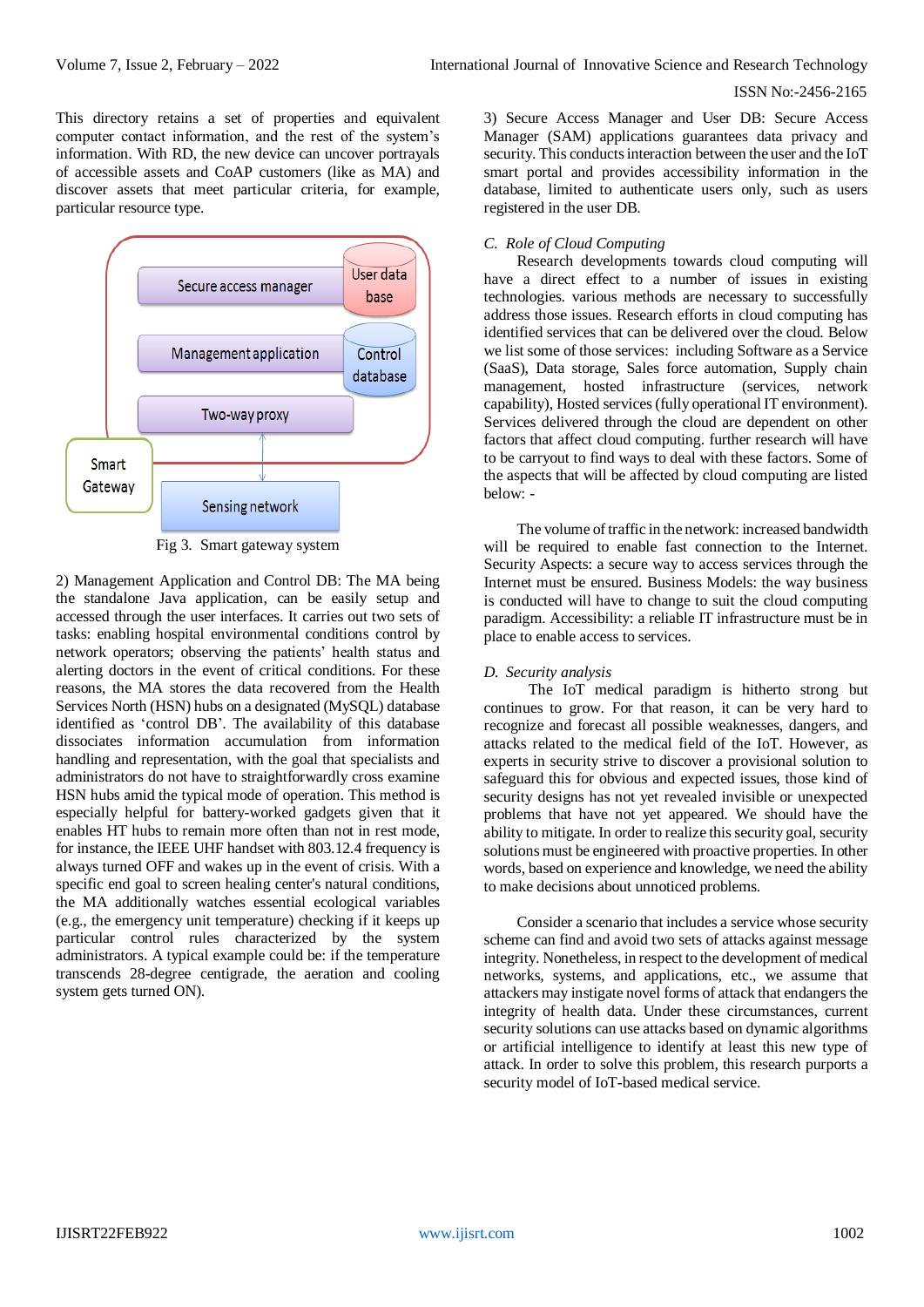

Fig 4. Security flow diagram in healthcare system

This astute security framework fundamentally combines and uses the latest information base. Figure 4 shows the cooperation strategy of the three security solutions as follows: protection services geared towards mitigating attacks; detection service obtains data activity from medical networks, devices, and applications, thereby assessing acquired health data, eventually discovering irregularities; the response service initially reinforced by a defense system, supports health institutions withstand all attacks. These security services are designed using flexible algorithms, and currently, there is a strong linkage between these services to defend against possible and invisible attacks. Upon detection of an intrusion, the discovery service issues an action command to the response service and shares the experience of anomaly detection with the protected service, minimizing further attacks. Response service responds to action commands from the discovery service, eliminating the risk of system malfunction and sharing Behavioral experiences with both detection and protection services. In this way, cooperation between services is realized.

## **IV. USE CASE SCENARIO**

The proposed architecture is described in a detailed manner. To refine the application framework, we analyzed the process of the proposed system through a use case scenario. Figure 5 presents a use case scenario in which a patient straps a sensing device around him. This device gathers patient's physical data and sleeping activities. Sensor /RFID could be used as monitoring devices which are put on a said subject's body. These Sensor /RFID markers could be easily patched on the flesh, concealed in human garments, footwears, or watches. These tags are creating wearable sensor network that typically capable of sensing processing and communicating among the physiological signals.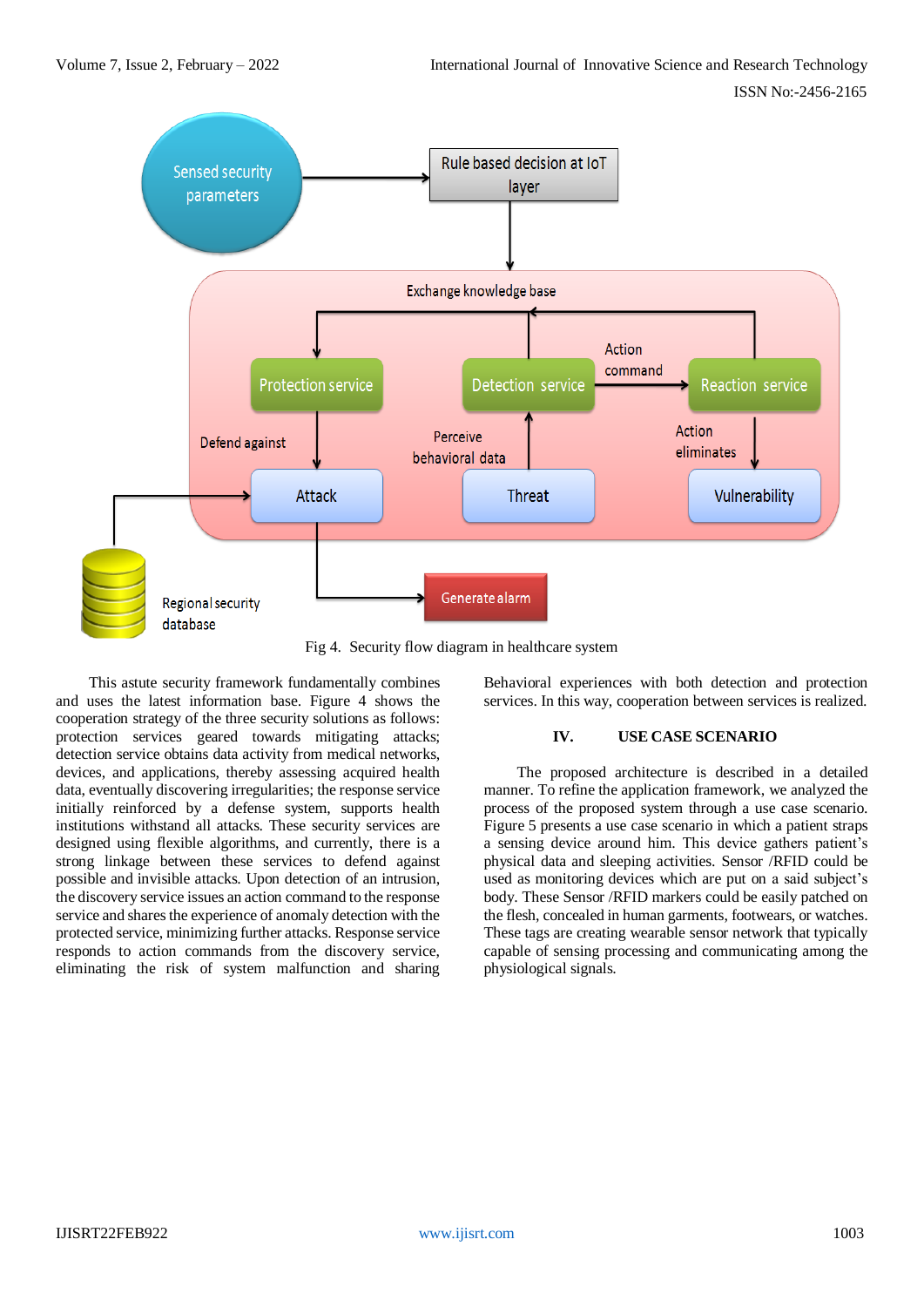Volume 7, Issue 2, February – 2022 International Journal of Innovative Science and Research Technology

ISSN No:-2456-2165



Fig 5. Use case Scenario in Healthcare system

In addition, these tags help to identify the user locations, discriminating the user's states like as user is in sitting mode, laying, running or in other physical activity mode. All the user activity data are uploaded from IoT device via Electronic Health Record (HER) system to users' view or the front-end. The front-end projects users' view and all data are uploaded manually. Then after this, the hosting of data in cloud's HER server or the back end will be carried out, and the data would be stored in patients' health profiles. These collected users' or patient data can be viewed by the hospitals on request. Laboratories and patients may also upload Magnetic Resonance Imaging (MRI) scans or Computer Tomography (CT) scan in health E-profile of the patient based on a common agreement and it would be viewed through cloud platform. A specialist can share and access these data anywhere in the world in a real time which helps to enable diagnosis and recommendation as soon as possible. Sometimes people are traveling and fell ill they could provide local doctors and access their health records shared by the cloud system. A pharmacist could also be able to check up a person's allergies through patient medical profiles.

The patients digitalized data such as medical histories, scan images, medical research labs reports, blood reports and other kinds of medical information have been processed analyzed and shared by IoT- cloud collaboration in the real time. This information can freely flow throughout the world, easily accessed (through some security checks and validation) and simply translated by medical experts. The system enables medical experts to assess patients scanned images and reports instantaneously, any location, point to point care to see more patients' categories. The solution can save more cost, save time and also provide facilities to private and government hospital network across the countries.

# **V. DISCUSSION**

Researchers all over the world are beginning to explore various technical solutions to mobilize the possibilities of IoT and complement existing services in order to strengthen medical provision. In addition, there are many typical applications in the medical field and many cases of the threats and challenges to be introduced in the wireless sensor network from the necessity to ensure the required reliability level and the privacy and security of medical data.

These challenges are exacerbated by resource shortages inherent in wireless sensor network platforms. Cloud computing and wireless sensor technologies in the medical setting has been suggested in our proposed healthcare system. This system aims to enforce constantly increasing sensor data to populace-centered sensing applications from the various hospitals that may be used as up-to-date services in the cloud. A number of functions are provided in this framework that can automatically and wirelessly send and receive data to numerous users. Due to the dynamic nature of the whole network, it can be utilized for exchange of information, recognition of smart IDs, placement of objects, and monitoring and tracking of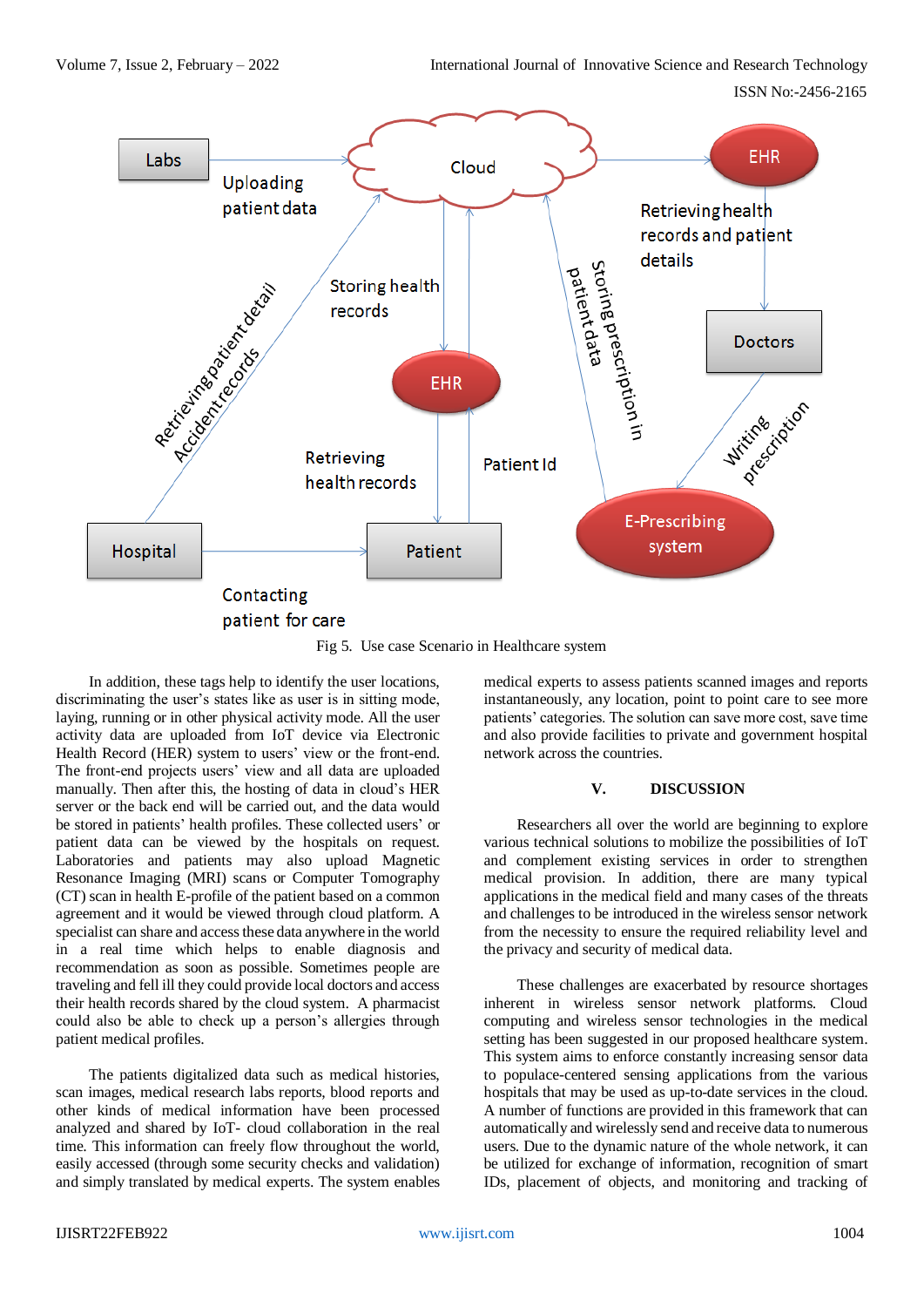objects. The cloud service model provides provisioning and use of economic resources.

In some cases, this framework may be useful for patients who need more regular medical examinations, or for patients who cannot come to a doctor or need medical assistance at home. Because health care workers can monitor medical, such as exercise, weight, blood pressure, without going to a patient's hospital, it is necessary to consider smart health technology. Applying the IoT environment is a flexible way to link the latest measurement instruments, and you can build a smart network at home anytime anyplace.

# **VI. CONCLUSION**

The purpose of this paper was to assess the medical environment with regards to the application of cloud computing, the employment of wireless sensor technology, and Internet integration. The employment of wireless sensor technology has emerged as an important characteristic of advanced healthcare services in real time. This paper proposed a system architecture which is supposed to collect both the environmental conditions and the patient's physiological parameters in real time and be able to send them to the control center. The IoT Smart Gateway is responsible for collecting and processing data, managing the system, and service execution. Therefore, it controls monitor, analyzes, continuously detect the overall system operation. The proposed system also focuses on security level which provides three security services i.e., protection services, detection service and reaction services which helps to detect and monitor the WSN network.

## **REFERENCES**

- [1]. D.J. Cook, J.C. Augusto, V.R. Jakkula, Ambient intelligence: technologies, applications, and opportunities, Pervasive and Mobile Computing 5 (August) (2009) 277–298.
- [2]. K. Kinsella, D.R. Phillips, Global aging: the challenge of success, Population Bulletin 60 (2005).
- [3]. Rashid, B., & Rehmani, M. H. (2016). Applications of wireless sensor networks for urban areas: A survey. Journal of Network and Computer Applications, 60, 192-219.
- [4]. L.Mainetti, L.Patrono, A.Vilei, "Evolutional wireless sensor networks towards the Internet of Things: A survey", in Proc. Soft-Com 2011.
- [5]. H.Viswanathan, E.K.Lee, D.pompili, "Mobile grid computing for data and patient-centric ubiquitous healthcare", in Proc. IEEE Workshop ETSIoT, Jan. 2012.
- [6]. S. Madria, V. Kumar, and R. Dalvi, "Sensor Cloud: A Cloud of Virtual Sensors," IEEE Softw., vol. 31, no. 2, Jan. 2013, pp. 70–77.
- [7]. Zissis and D. Lekkas, "Addressing cloud computing security issues," Futur. Gener. Comput. Syst., vol. 28, no. 3, March. 2012, pp. 583–592.
- [8]. Chipara, C. Lu, T. C. Bailey, and G.-C. Roman. Reliable patient monitoring: A clinical study in a step-down hospital unit. Technical Report WUCSE-2009-82, Department of Computer Science and Engineering, Washington University at St. Louis, Dec 2009.
- [9]. JeongGil Ko, JongHyun Lim, Yin Chen, Razvan Musaloiu-E., Andreas Terzis, Gerald Masson, Tia Gao, Walt Destler, Leo Selavo, and Richard Dutton. MEDiSN: Medical Emergency Detection in Sensor Networks. ACM Transactions on Embedded Computing Systems (TECS), Special Issue on Wireless Health Systems, 2010
- [10]. Al Ameen, M., Liu, J., & Kwak, K. (2012). Security and privacy issues in wireless sensor networks for healthcare applications. Journal of medical systems, 36(1), 93-101.
- [11]. Fernández-Caballero, A., Latorre, J. M., Pastor, J. M., & Fernández-Sotos, A. (2014, December). Improvement of the elderly quality of life and care through smart emotion regulation. In International Workshop on Ambient Assisted Living (pp. 348-355). Springer, Cham.
- [12]. Bousquet, J., Anto, J. M., Sterk, P. J., Adcock, I. M., Chung, K. F., Roca, J., ... & Abdelhak, S. (2011). Systems medicine and integrated care to combat chronic noncommunicable diseases. Genome medicine, 3(7), 43.
- [13]. Mishra, V., Singh, N., Tiwari, U., & Kapur, P. (2011). Fiber grating sensors in medicine: Current and emerging applications. Sensors and Actuators A: Physical, 167(2), 279-290.
- [14]. Khuri-Yakub, B. T., & Oralkan, Ö. (2011). Capacitive micromachined ultrasonic transducers for medical imaging and therapy. Journal of micromechanics and microengineering, 21(5), 054004.
- [15]. Najera, P., Lopez, J., & Roman, R. (2011). Real-time location and inpatient care systems based on passive RFID. Journal of Network and Computer Applications, 34(3), 980-989.
- [16]. Wallace, R. G., Bergmann, L., Kock, R., Gilbert, M., Hogerwerf, L., Wallace, R., & Holmberg, M. (2015). The dawn of structural one health: a new science tracking disease emergence along circuits of capital. Social Science & Medicine, 129, 68-77.
- [17]. Islam, S. R., Kwak, D., Kabir, M. H., Hossain, M., & Kwak, K. S. (2015). The internet of things for health care: a comprehensive survey. IEEE Access, 3, 678-708.
- [18]. Milenkovic, A., Otto, C., and Jovanov, E., Wireless sensor network for personal health monitoring: issues and an implementation. Comput. Commun. 29:2521– 2533, 2006.
- [19]. Ng, H. S., Sim, M. L., and Tan, C. M., Security issues of wireless sensor networks in healthcare applications. BT Technol. J. 24 (2):138–144, 2006.
- [20]. Al Ameen, M., Liu, J., & Kwak, K. (2012). Security and privacy issues in wireless sensor networks for healthcare applications. Journal of medical systems, 36(1), 93-101.
- [21]. R. Aiswarya, R. Divya, D. Sangeetha, and V. Vaidehi, "Harnessing healthcare data security in cloud," in 2013 International Conference on Recent Trends in Information Technology (ICRTIT), 2013, pp. 482–488.